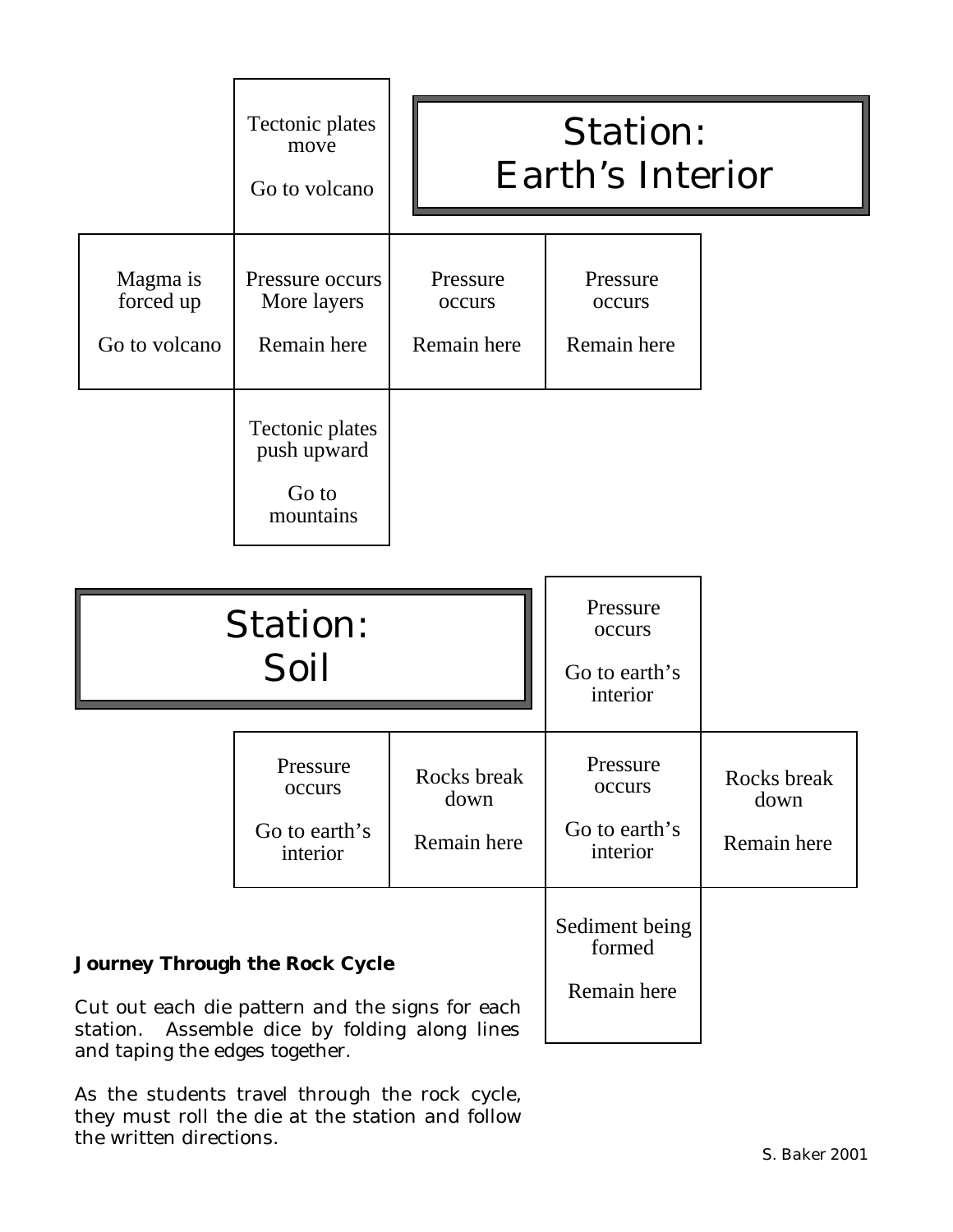|                                 | Flood water<br>causes<br>redeposit of silt<br>to flood plain<br>Go to soil |                                            | <b>Station:</b><br><b>River</b>                          |                                                                |
|---------------------------------|----------------------------------------------------------------------------|--------------------------------------------|----------------------------------------------------------|----------------------------------------------------------------|
| Sediments<br>form<br>Go to soil | Water washes<br>away layers<br>Go to<br>mountains                          | Silt washed into<br>ocean<br>Go to ocean   | Sediments<br>under pressure<br>Go to earth's<br>interior |                                                                |
|                                 | Ice melts<br>carrying rocks<br>Go to river                                 |                                            |                                                          |                                                                |
|                                 | <b>Station:</b><br>Ocean                                                   |                                            | Sand washes<br>up onto shore<br>Go to soil               |                                                                |
|                                 | Ocean floor<br>being<br>subducted<br>Go to earth's<br>interior             | Sand washes<br>up onto shore<br>Go to soil | Dust<br>evaporates<br>with water<br>Go to clouds         | Ocean floor<br>being<br>subducted<br>Go to earth's<br>interior |
|                                 |                                                                            |                                            | Sand washes<br>up onto shore<br>Go to soil               |                                                                |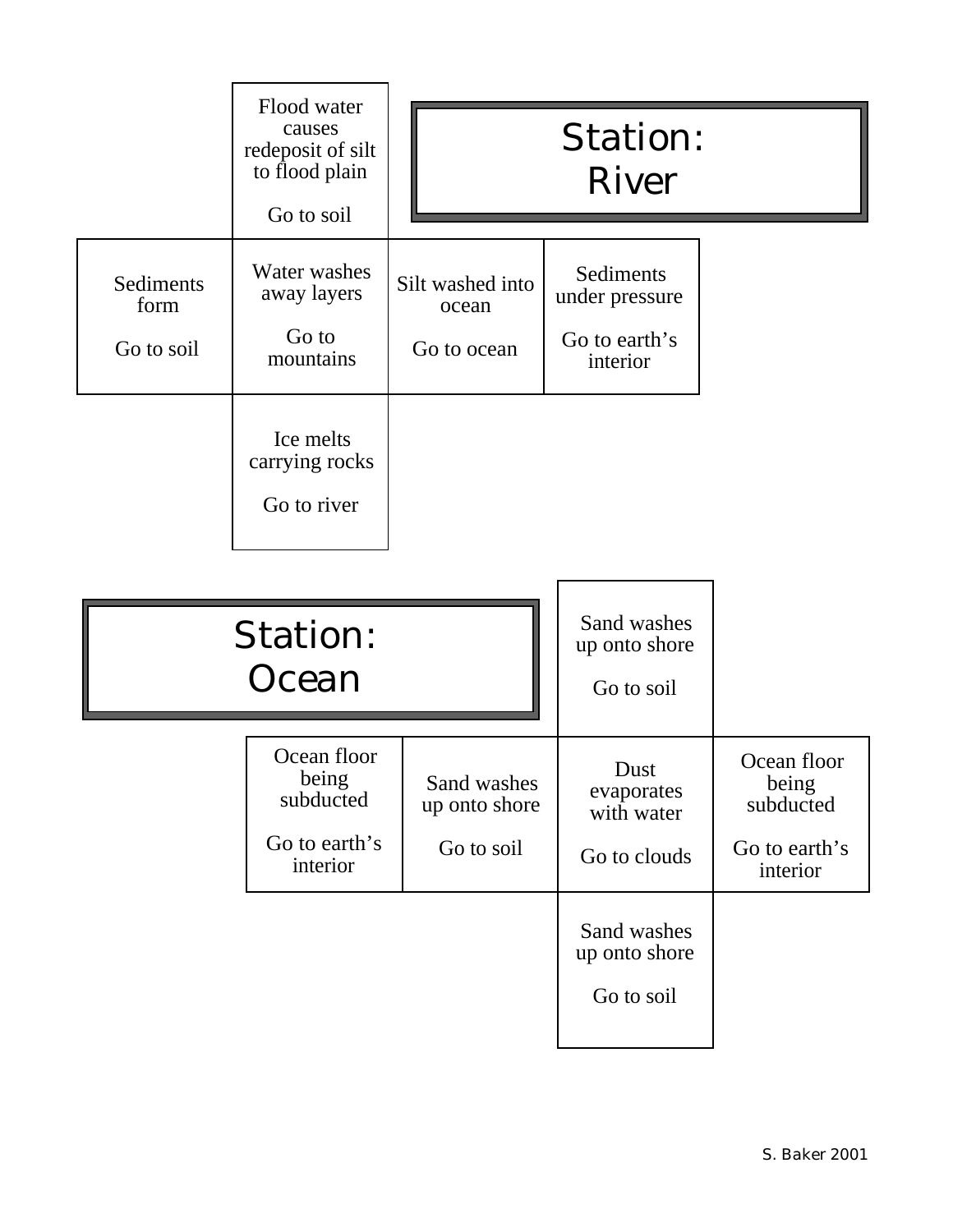|                                     | Rain<br>Go to ocean                          |                                            | <b>Station:</b><br>Clouds                        |                                            |
|-------------------------------------|----------------------------------------------|--------------------------------------------|--------------------------------------------------|--------------------------------------------|
| Snow<br>Go to<br>mountains          | Rain<br>Go to<br>soil<br>Rain<br>Go to ocean | Snow<br>Go to<br>mountains                 | Rain<br>Go to<br>soil                            |                                            |
| <b>Station:</b><br><b>Mountains</b> |                                              |                                            | Wind erosion<br>occurs<br>Go to soil             |                                            |
|                                     | Wind erosion<br>occurs<br>Go to soil         | Ice melts<br>carrying rocks<br>Go to river | Glacier or<br>avalanche<br>occurs<br>Go to ocean | Ice melts<br>carrying rocks<br>Go to river |
|                                     |                                              |                                            | Wind erosion<br>occurs<br>Go to soil             |                                            |